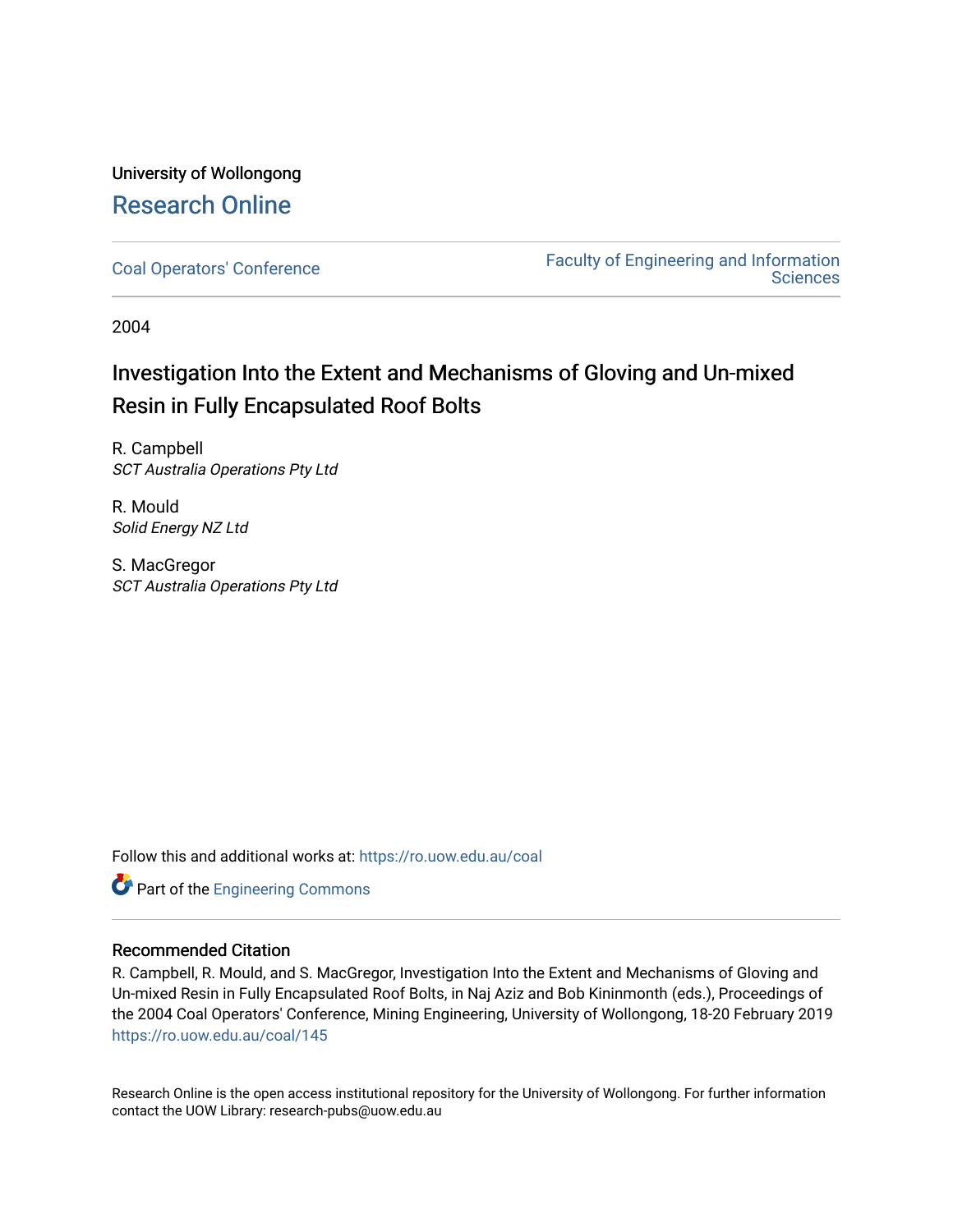# **INVESTIGATION INTO THE EXTENT AND MECHANISMS OF GLOVING AND UN-MIXED RESIN IN FULLY ENCAPSULATED ROOF BOLTS**

### Richard Campbell<sup>1</sup>, Richard Mould<sup>2</sup>, and Stuart MacGregor<sup>3</sup>

*ABSTRACT:* Effective strata control, utilising fully encapsulated roof bolts is dependent on the installed quality of the reinforcement elements. One mechanism by which roof bolts may become less than fully efficient is by glove fingering (gloving) and un-mixing of the resin. Following a routine installed bolt quality audit and some small roof failures containing gloved bolts, a work programme was initiated to determine the extent of the gloving and un-mixing problem and to develop an understanding of mechanisms involved. Results have shown that gloving and un-mixing is a systematic and widespread pheno mena, occurring across the range of resin and/or bolt manufacturers, and in a variety of roof types. Gloving was found in bolts installed using either hand held pneumatic or continuous miner mounted hydraulic bolting rigs, under run of mine (ROM) condition s by operators, and under controlled manufactures "best practice" conditions.

The mechanisms involved have been confirmed as being the development of a pressure front as the bolt encounters the resin cartridge and is spun up the hole, which in turn, leads to over-pressurisation and radial expansion of the resin cartridge. The result is an increase in the diameter of the plastic cartridge. Allowing the bolt to be spun up inside the cartridge without making sufficient contact to shred the cartridge or the hardener envelope, typically resulting in a portion of the cartridge enveloping the bolt and unmixed resin mastic and catalyst.

Once the mechanisms involved and extent of the problem became clear, further research was undertaken to assess alternative bolt profiles and modifications in an effort to minimise and/or eliminate the gloving and unmixing phenomenon. Research has been undertaken using recovered bolts from various mine sites, as well as test bench trials and the quantification of the loading characteristics of gloved bolts using strain gauge roof bolts.

To understand the impacts of gloved and un-mixed bolts on roof control, failure pathways and reinforcement requirements a FLAC 2D numerical simulation was undertaken, with the results being incorporated into the strata management plan for a particular operation. Laboratory data has been collected and analysed to assess magnitudes of resin pressure as the bolt encounters the cartridge<sup>1</sup> and the effects of gloving and un-mixing on the load transfer characteristics of the resin bolt system.

#### **INTRODUCTION**

Gloving, in this context, refers to the plastic cartridge of a resin capsule partially, or completely, encasing a length of bolt, typically with a combination of mixed and unmixed resin filler and catalyst remaining within the cartridge. The gloved and unmixed portion reduces the effective anchor length and adversely affects the ability to reinforce the roof strata. Figures 1, 2a and 2b illustrate typical examples of gloved roof bolts and un-mixed resin/catalyst.

<sup>1</sup> SCT Australia Operations Pty Ltd

 $^2\,$  Solid Energy NZ Ltd

 $3$  SCT Australia Operations Pty Ltd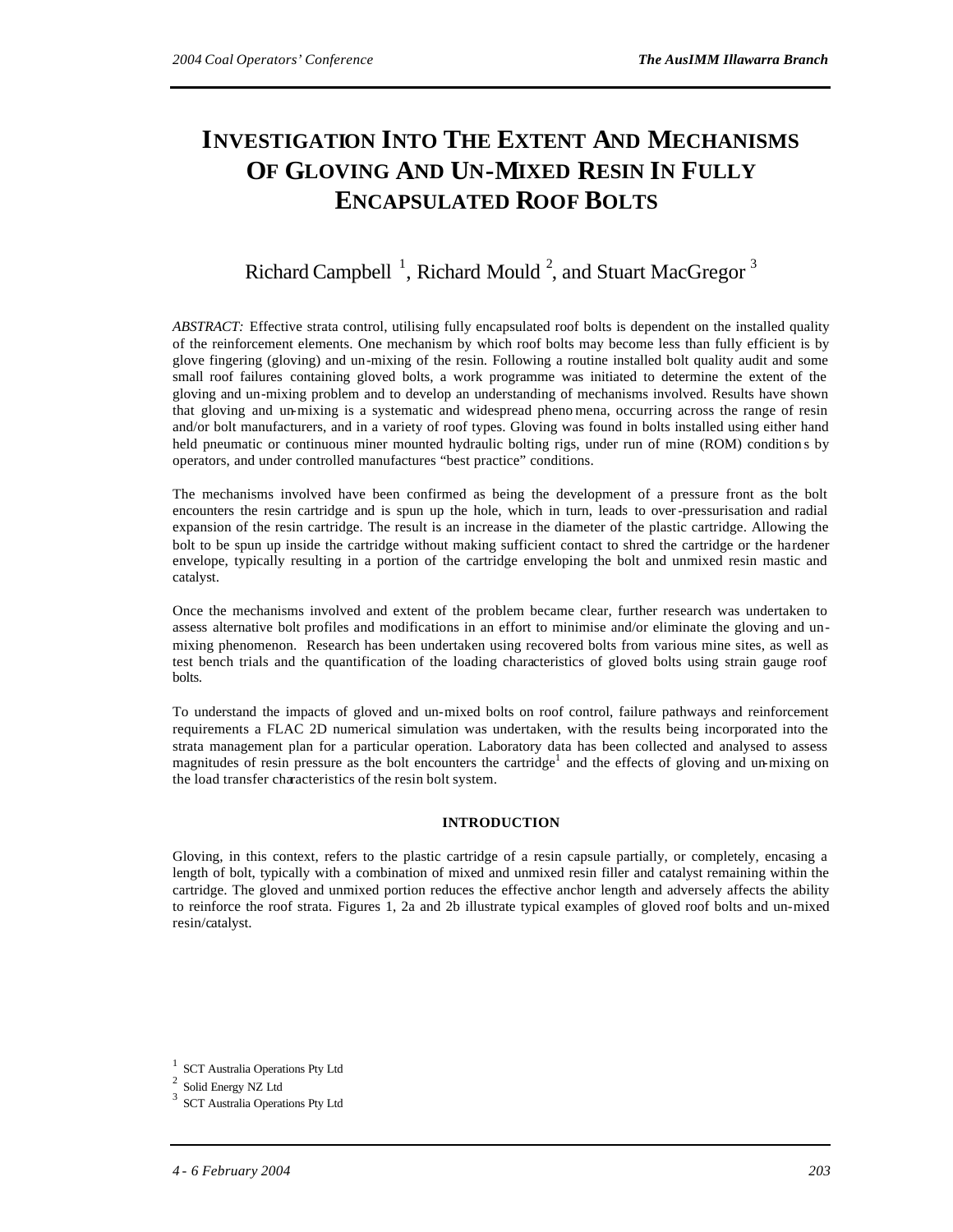

**Fig 1 - Typical appearance of gloved and un-mixed bolts.**

Gloving has been recognised in fully encapsulated roof bolts for many years (Pettibone, 1987) and has traditionally been attributed to poor installation methods, issues relating to drilling/installation equipment, poor handling and/or storage of consumables or geological issues resulting in abnormal ground conditions. Very little quantitative data is available in the public domain, although recent work by Campoli *et.al.* (2002) and Camp oli, Mills, and Adams (2003), Fiscor (2002), Campbell and Mould (2003), and Pasters (2003), along with hazard alerts from the Queensland Mines Inspectorate (Qld Govt 2002) have brought some focus to the problem. Fiscor (2002) refers to gloving being ident ified as the cause of roof falls in American operations; in one of the few published references directly linking gloved bolts and falls of ground.



**Fig 2(a) - Upper photo shows intact core in stone roof.** 

Lower photo illustrates how once the core is removed the gloving and un-mixing is revealed, in this case 550mm was found to be gloved and un-mixed.

Note: Bolts are photographed with the top of the bolt on the left hand side and the nut and plate on the right hand side.



**Fig 2(b) - Typical examples of gloved and un-mixed bolts.** 

Note: Bolts are photographed with the top of the bolt on the left hand side.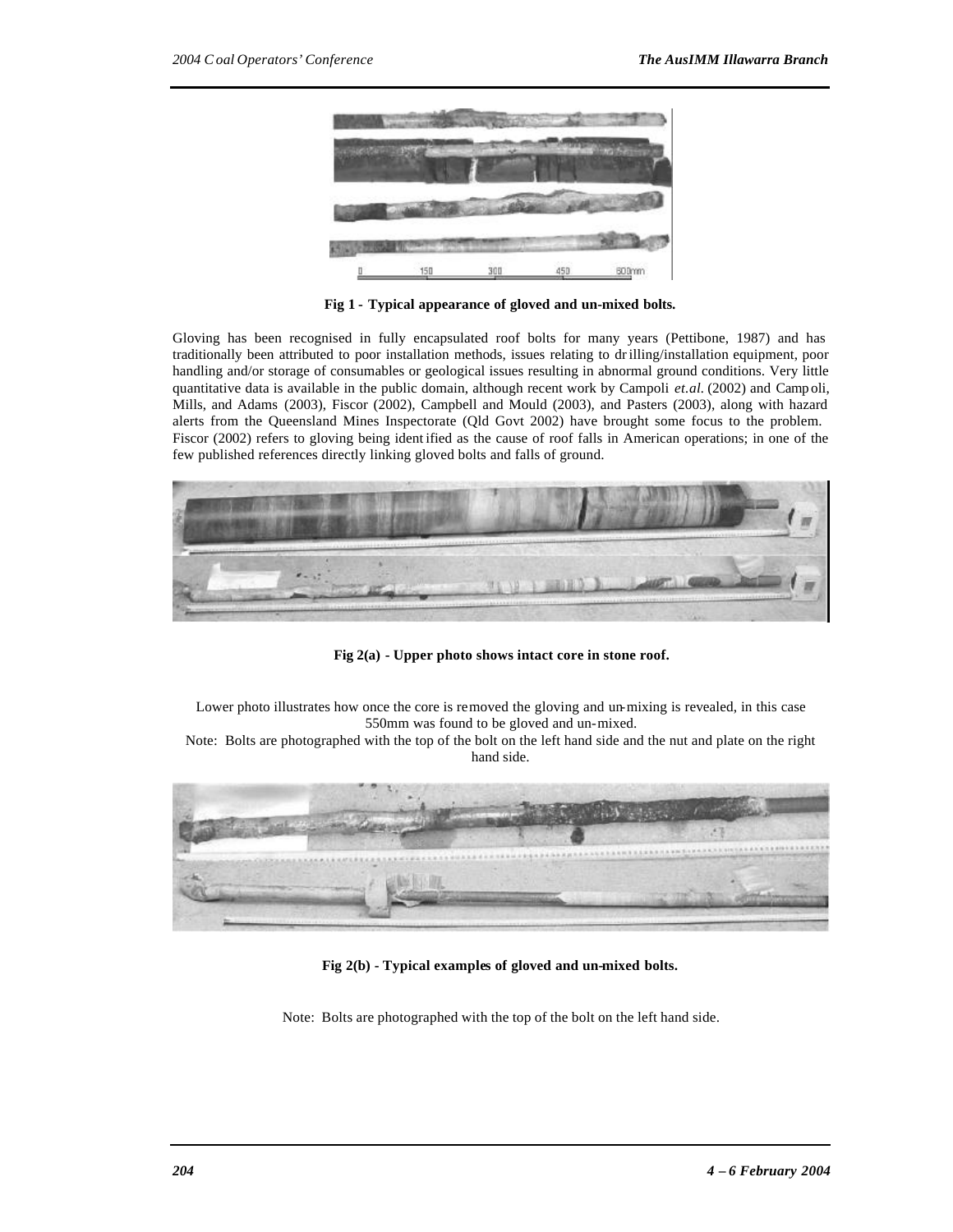#### **LOAD GENERATION AND TRANSFER IN RESIN GROUTED ROOF BOLTS**

The performance of any reinforcement design is limited by the efficiency of load transfer of the reinforcing members. Load transfer is the mechanism by which force is generated and sustained in the roof bolt as a consequence of strata deformation (Fabjanczyk and Tarrant 1992).

In a fully grouted roof bolt the load transfer mechanism is dependant on

the shear stress sustained on the bolt -resin and resin-rock interfaces. The peak shear stress capability of the interfaces and the rate of shear stress generation, determines the response of the bolts to the strata behaviour. This concept is illustrated in Figure 3.<br>
produces outward forces in the resin annulus<br>
produces outward forces in the resin annulus



**Fig 3 - Mechanism of load transfer (after Fabjanczyk and Tarrant 1992).**

#### **OVERVIEW OF INVESTIGATION PROGRAM**

The work program reported here was undertaken over the past 2 years as part of an audit of the installed quality and effectiveness of roof bolts in various coal mining operations. The initial investigation program concentrated on defining the extent of the problem and developing an understanding of the mechanisms involved, this was then followed by a series of trials aimed at finding an acceptable solution. The latter involved trials of alternative bolt/resin suppliers and modifications made to bolts based on the understanding of the mechanisms involved.

The over coring method allowed the recovery of bolts installed ROM by operators at the face and in the backbye districts of the mines, as well as to audit bolt installations under controlled manufacturers "best practice" conditions using either pneumatic (gopher/wombat) or hydraulic (miner mounted) drilling rigs. At each operation standard drilling consumables were used, and a strict measurement and recording protocol was defined to ensure the same parameters were recorded so that all results were comparable. Over coring was undertaken using specialist techniques and equipment, drill bits and barrels developed by SCT Operations, using either a Proram or Ramtrak drill rig. Stone roofs were typically drilled with a diamond bit and coal roofs with a tungsten -tipped bit. In addition to the over coring program, bolts of various type, age and manufacturer have been collected from falls of ground and goaf edges for comparison and to assist in gauging the extent and history of the issue. Further quantitative data has also been gathered using strain gauge bolts, installed to measure the loading characteristics of the gloved bolts.

#### **EXTENT OF THE GLOVING PROBLEM**

In excess of 80, 1800mm long roof bolts of four different types/manufacturers were over cored and recovered to date. The bolts have been recovered from five separate operations, in different geological and geotechnical settings, with the immediate bolted section comprising a range of lithologies from thick coals to more typical shale/mudstones and sandstone/laminites. The over cored bolts investigated had been installed for time sp ans, ranging from hours to up to 18 months.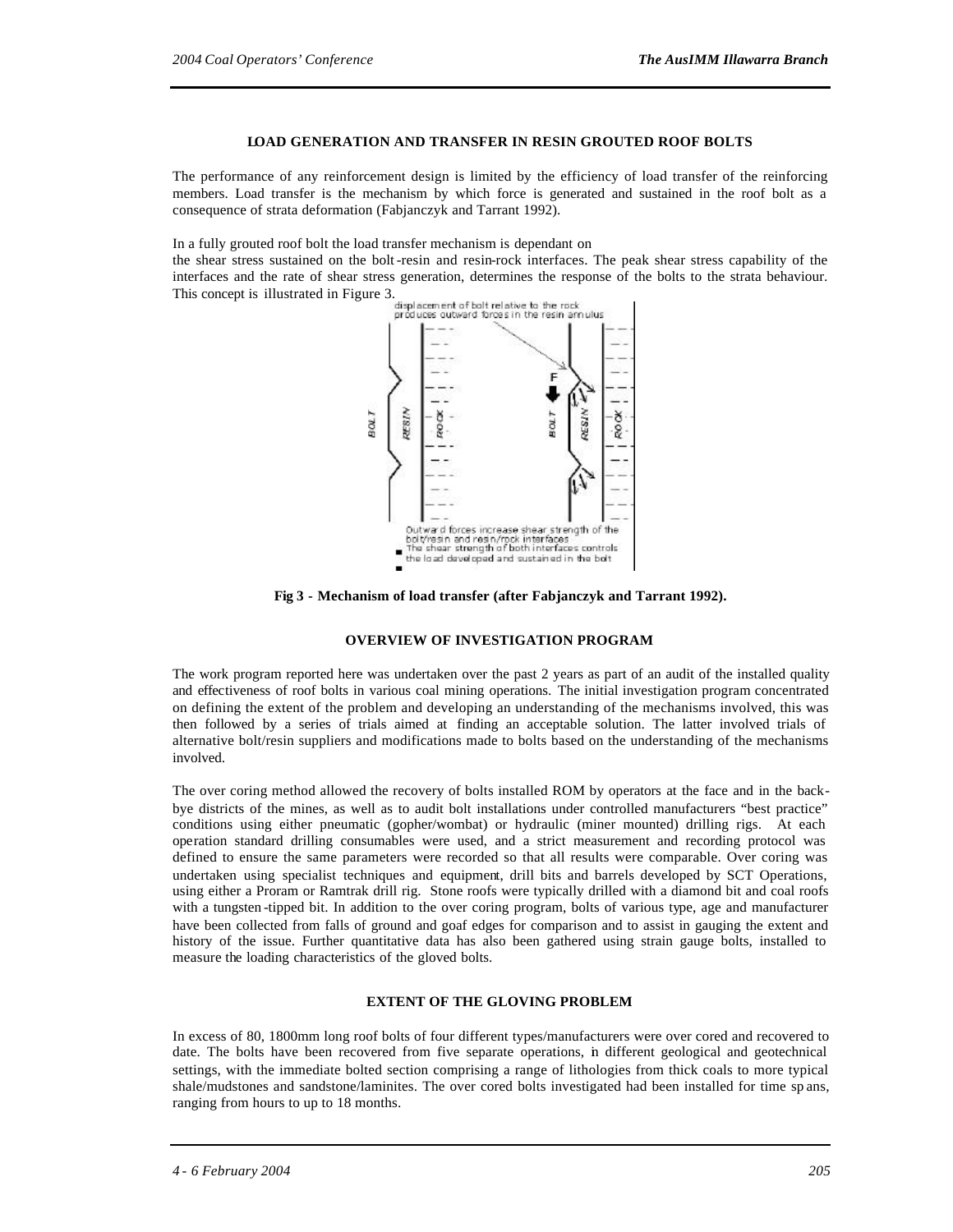Bolts and resins used in this program are from various manufacturers and suppliers in Australasia. The resin cartridges used were all two-part polyester (fast/slow setting times), 900-1000mm long and nominally 24mm in diameter. The bolts used were all flat topped, with a core thickness of 22mm and 1 to 2mm ridge profiles, with ridge spacing depending on manufacturer and bolt type.

The investigation program was undertaken in two phases, the first being the recovery of ROM installed bolts from throughout the five mine sites to assess if gloving was routinely occurring. The second phase was to undertake controlled "best practice" installations (often with a manufacturers representative present) to determine if an acceptable quality bolt (nil gloving and un-mixing) was achievable. Both data sets are presented here. The results of the investigation work are summarised in Figure 4 in terms of bolt and resin type/manufacturer, roof lithology and installation type, ie controlled or ROM.

As illustrated in Figure 4, regardless of bolt type, roof lithology or if the bolts were installed by miners ROM or under best practice controlled conditions, an average of 500mm of bolt length is typically affected by gloving, with 200mm typically gloved and mixed and 300mm typically gloved and un-mixed. Although it must be noted that there is a wide range in values in the data set, (from 30mm to 790mm), with the majority of the data set (70%) having in excess of 400mm un-mixed length.

The over coring program graphically illustrated that gloved and un-mixed bolts were common at all sites investigated regardless of roof lithology and occurs across the range of bolt and/or resin manufacturers. The results also indicate that there is little difference in ROM bolts and those installed under "best practice" controlled conditions. In fact, it is apparent that an acceptable quality bolt is typically not achievable using the current flat-topped bolt and cartridge systems on the market. As such it can be concluded that gloving and unmixing is not the result of poor installation methods, issues relating to drilling/installation equipment, poor handling and/or storage of consumables or geological issues resulting in abnormal ground conditions.

In addition to the over cored bolts several areas of falls in back-bye regions and goaf edges of mines were inspected in an attempt to find bolts of differing ages and resin cartridge configuration to determine the time span over which gloving has been a problem. To date bolts ranging in age from hours to in-excess of 12 years have been recovered, all of which show a similar degree of gloving and/or un-mixing, indicating that it is an issue that has been prevalent in the industry for a considerable time.



**Fig 4 - Gloving investigation summary of results for standard bolts.**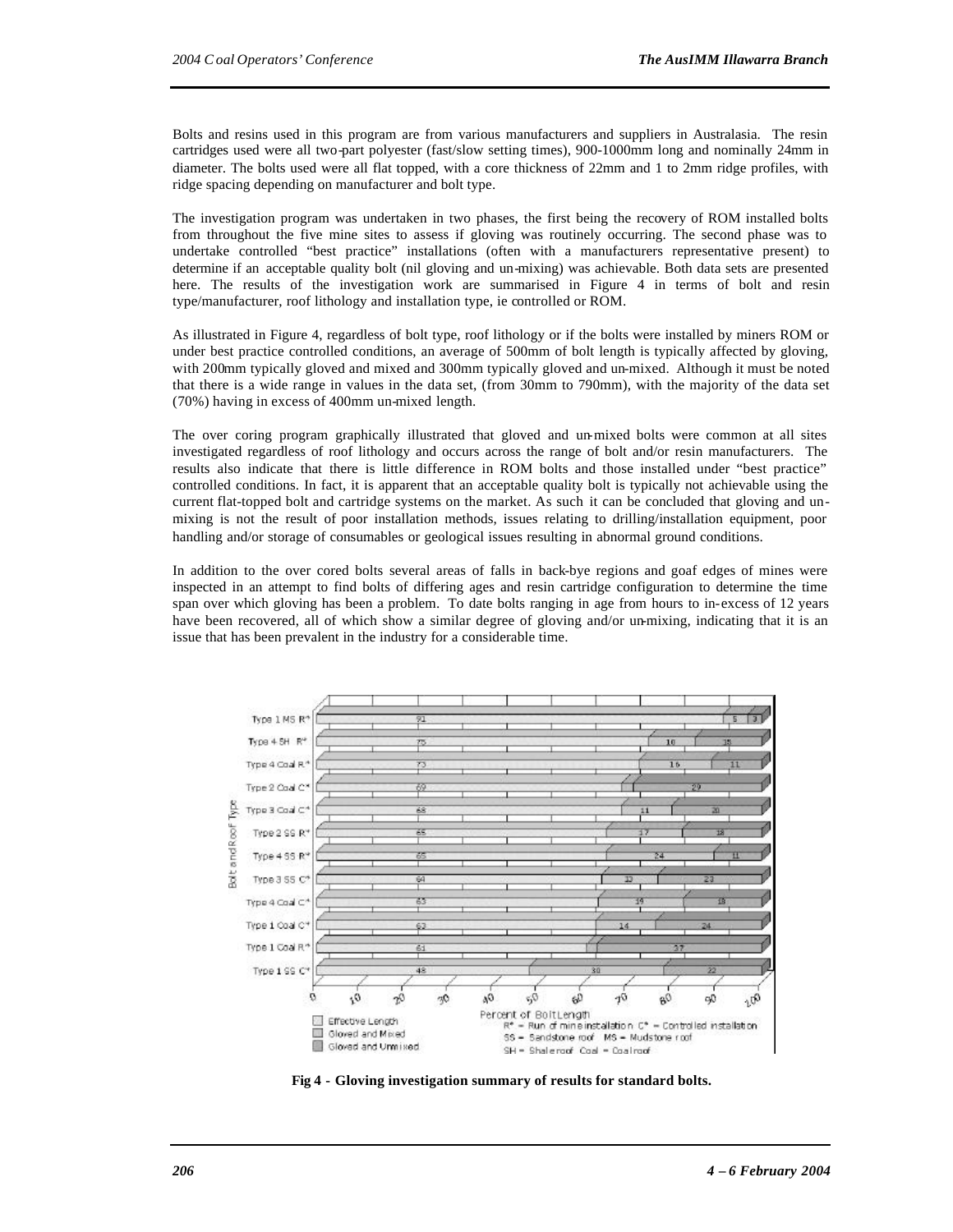#### **GLOVING MECHANISM**

Determining the mechanism for gloving and the resultant un-mixing has been the focus of much of the preliminary investigation work. From observations of bolt installation, over cored bolts and from test bench trials and measurements, an understanding of the mechanisms has been developed and confirmed. This is discussed below.

A pressure front develops when the standard flat-topped bolt encounters the resin cartridge as it is spun and pushed up the hole. The bolt acts essentially as a piston hydraulically pressurising the resin and cartridge, which shortens and in turn undergoes radial expansion until it is confined by the sides and the back of the drill hole.

The result being an increase in the cartridge diameter from 24mm to the diameter of the drill hole, nominally 27 to 29 mm. In conjunction with the expansion against the drill hole wall, the catalyst envelope/tube also becomes flattened against the side of the d rill hole.

The increased cartridge diameter allows the bolt (nominally 22mm core and 24mm rib diameter) to be spun up inside the cartridge without making sufficient contact to shred the cartridge or the flattened hardener tube. Culminating in a portion of bolt encased in intact cartridge and typically a combination of mixed and unmixed resin mastic and catalyst.

To confirm the causes of gloving, test bench simulations were undertaken in clear 28.5mm internal diameter polycarbonate tubing so that direct observation of the gloving mechanics could be made as the bolt was installed. Visual conformation of the pressure front development and of the bolt entering the cartridge (gloving) was possible.

The observations showed that the pressurisation of the ca rtridge reaches sufficient levels to expand the cartridge against the wall of the tube at 600 - 700mm from the end of the 1800mm tube, and it is at this point the bolt enters the resin cartridge. Once the bolt was spun up inside the expanded cartridge no further shredding of the cartridge took place, resulting in a 600 -700mm gloved and un-mixed length of bolt, replicating the field observations, and confirming the mechanisms involved.

#### **UP-HOLE DYNAMIC PRESSURE**

Up hole dynamic resin pressures have previously been measured (Mills, 1999) using a pressure transducer through a hole in the top cap of a 27-27.5mm polycarbonate tube under test bench conditions designed to closely simulate field installation of roof bolts. The dynamic pressure was shown to rise to is peak of around 4MPa very rapidly as the bolt was spun up the hole with the maximum pressure developed after 4 seconds, which equates to the bolt being approximately 1100 to 1200mm up the hole. Figure 5 illustrates the results generated.



**Fig 5 - Measured up-hole dynamic resin pressure as bolts**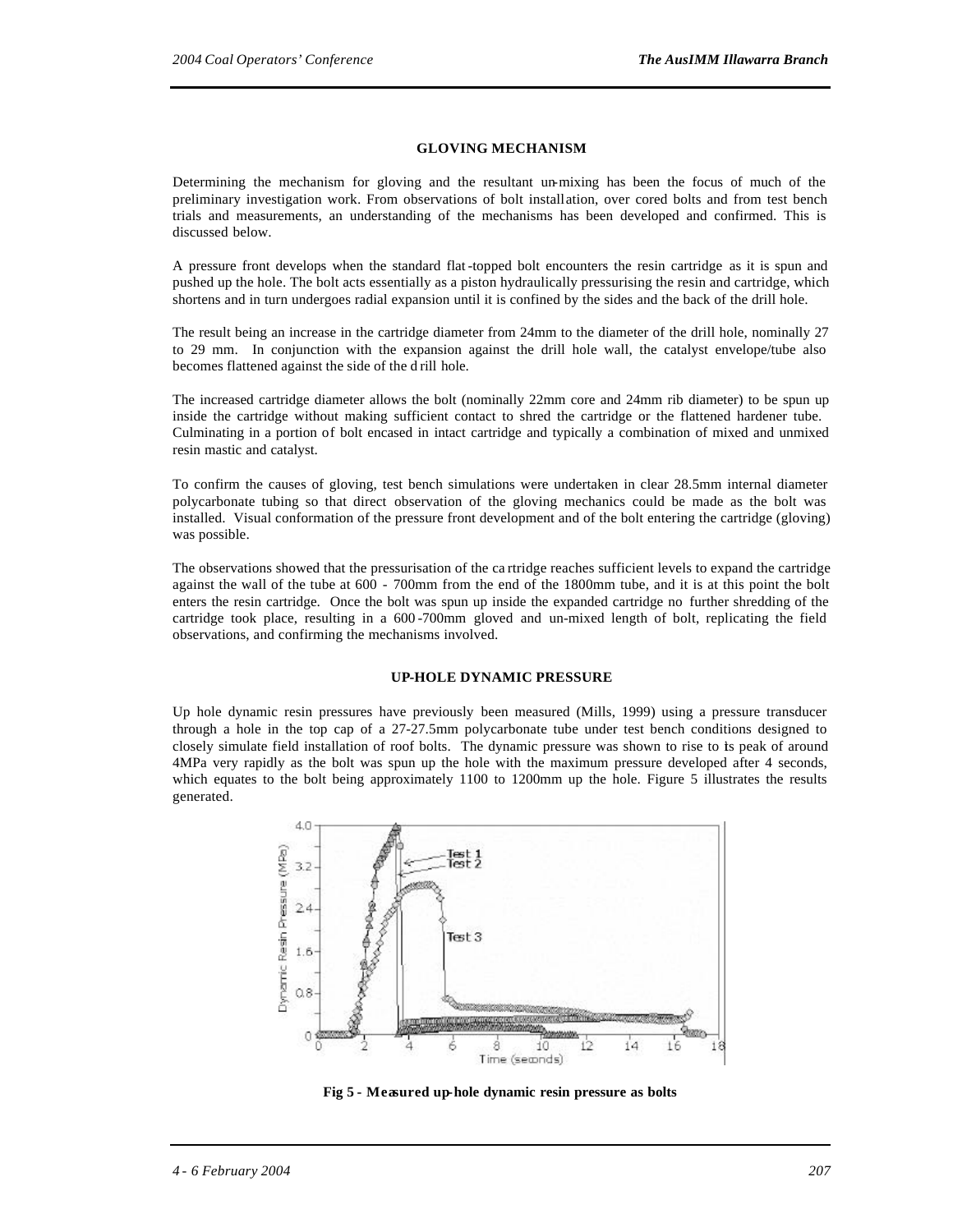It is worth noting that the peak values recorded may not be the actual maximum pressure due to problems maintaining the transducer fittings, as the pressures were such that the end-cap detached and in some cases the polycarbonate tube split.

Up-hole resin pressures in excess of 4MPa are considered to be sufficient in magnitude to induce hydraulicfracturing of strata and joints in situations where minor horizontal stress is of the same order of magnitude. Hydraulic fracturing causing the initiation or opening of joints or cleat, results in the injection of resin into the strata and can lead to significant loss of encapsulation length. Indeed resin injection into strata was commonly observed in over-cored bolts along with considerable loss of encapsulation. Typically resin could be observed in the drill core to radiate out from the bolt-hole to in excess of the diameter of the recovered core  $(\emptyset 100mm)$ and be up to 23mm thick. Examples of resin injection as a result of hydro fracturing are illustrated in Figures 6a, 6b and 6c. The volume of resin loss is sufficient to significantly reduce the encapsulation length, which was found in extreme cases to be less than the length of the installed resin cartridge.



**Fig 6(a) Example of resin injection into an induced fracture.**



**Fig 6(b) - Resin injection into an induced fracture in an all coal roof.**



**Fig 6(c) - Resin injection along a joint in interbedded sandstone and mudstone roof.**

#### **TRIALS OF ALTERNATIVE BOLT PRO FILES AND TIP CONFIGURATIONS**

Following the recognition of the extent of the problem and the understanding of the mechanisms involved, a considerable effort was made to develop a solution, using bolt tip modifications suggested by a range of sources (operators to consultants) and alternative profiles available on the market as recommended by various bolt manufactures.

Trials were undertaken across several of the mine sites to cover the same range of geotechnical conditions. In total a trial of 9 alternative profiles and tip modifications was undertaken, with details of bolts given below in Table 1. Some 95 bolts were recovered across the spectrum of modifications and mine sites. At all trial sites standard bolts were also installed and recovered as a control to ensure that the modifications could be directly compared to standard profile bolt types.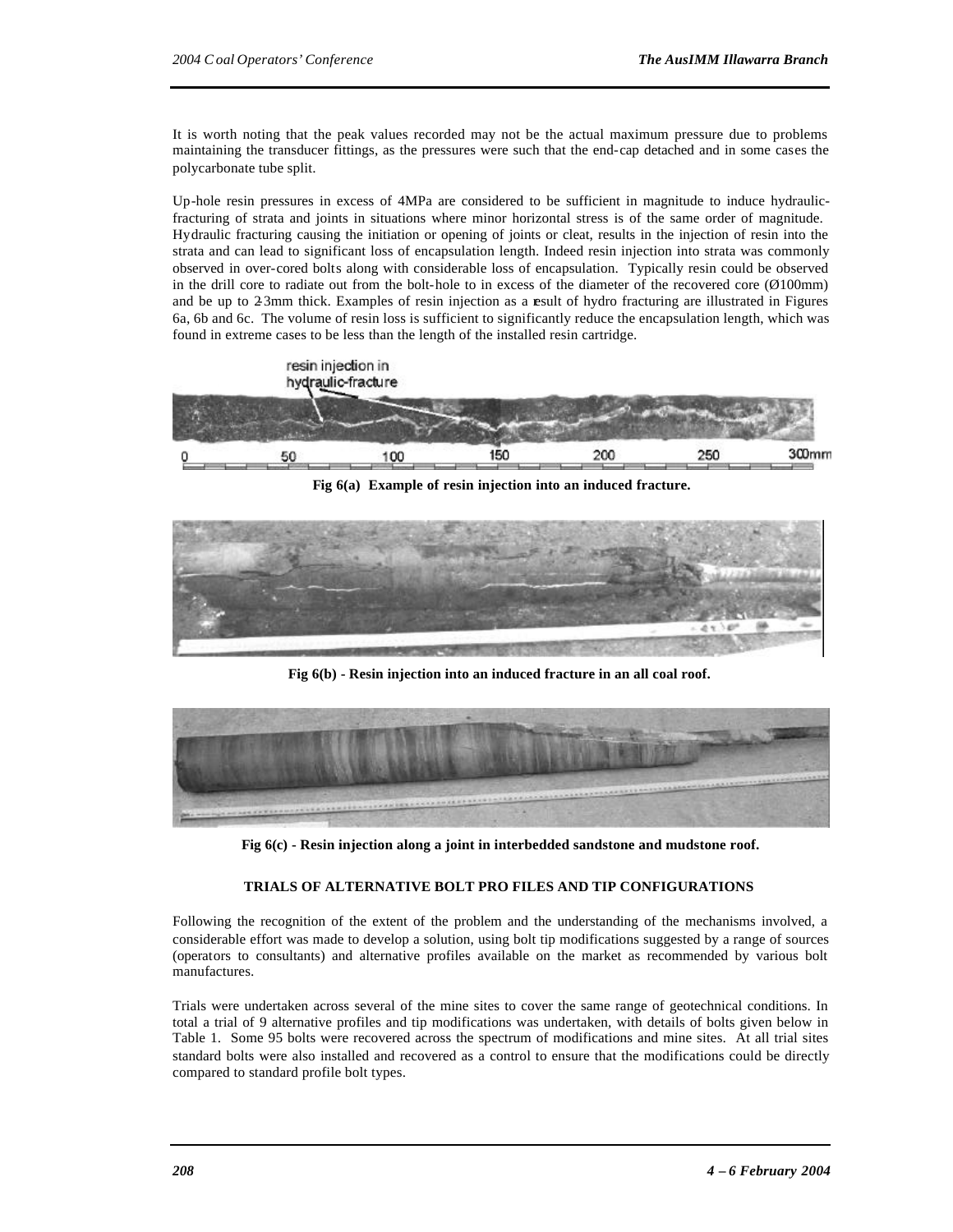| Modification Type<br>/ Bolt Name | Description                                                            | Schematic Diagram |
|----------------------------------|------------------------------------------------------------------------|-------------------|
| chamfered                        | Curved wedge of bolt<br>removed from tip                               |                   |
| Welded                           | Bar of weld built up<br>on opposite sides of<br>bolt                   | 27 <sub>mm</sub>  |
| Horn                             | Two 'horns' built-up<br>onto tip and sides of<br>bolt                  | 7 <sub>mm</sub>   |
| Paddle                           | Tip flattened to form<br>a paddle shape                                | 27 <sub>mm</sub>  |
| Peeled<br>and<br>Threaded        | <b>Ribs</b><br>peeled<br>off<br>160mm of bolt, and<br>thread rolled on |                   |
| Peeled                           | Ribs<br>off<br>peeled<br>160mm of bolt                                 |                   |
| Spiralled Wire                   | Spring wire attached<br>to tip and wound<br>along bolt                 |                   |
| 200mm wiggled                    | Standard bolt with<br>wiggle profile over<br>upper 200mm of bolt       |                   |
| Off-centre                       | Nut made off centre<br>relative to the bolts<br>long axis              |                   |

#### **Table 1 - Details of Modified and Trial Bolt Profiles**

The results of the trial are summarised in Figure 7, which illustrates the average proportions of bolt length that were affected by gloving and un-mixing. Initial trials (June 2002) were carried out using the chamfered, horn, welded, paddle, peeled and peeled and threaded bolts. The spiralled wire, 200mm wiggled and off-centre type of profiles were only recently trialed (May 2003).

It can be clearly seen that of the modifications tested only the chamfered, wiggled and off-centre bolts offered any significant improvement, with each achieving in-excess of 90% effective bolt length. The remaining modifications showed only minor or very inconsistent improvements in both mixing and shredding of the cartridge. The result of the modification and alternative bolt profile trial indicates that significant improvements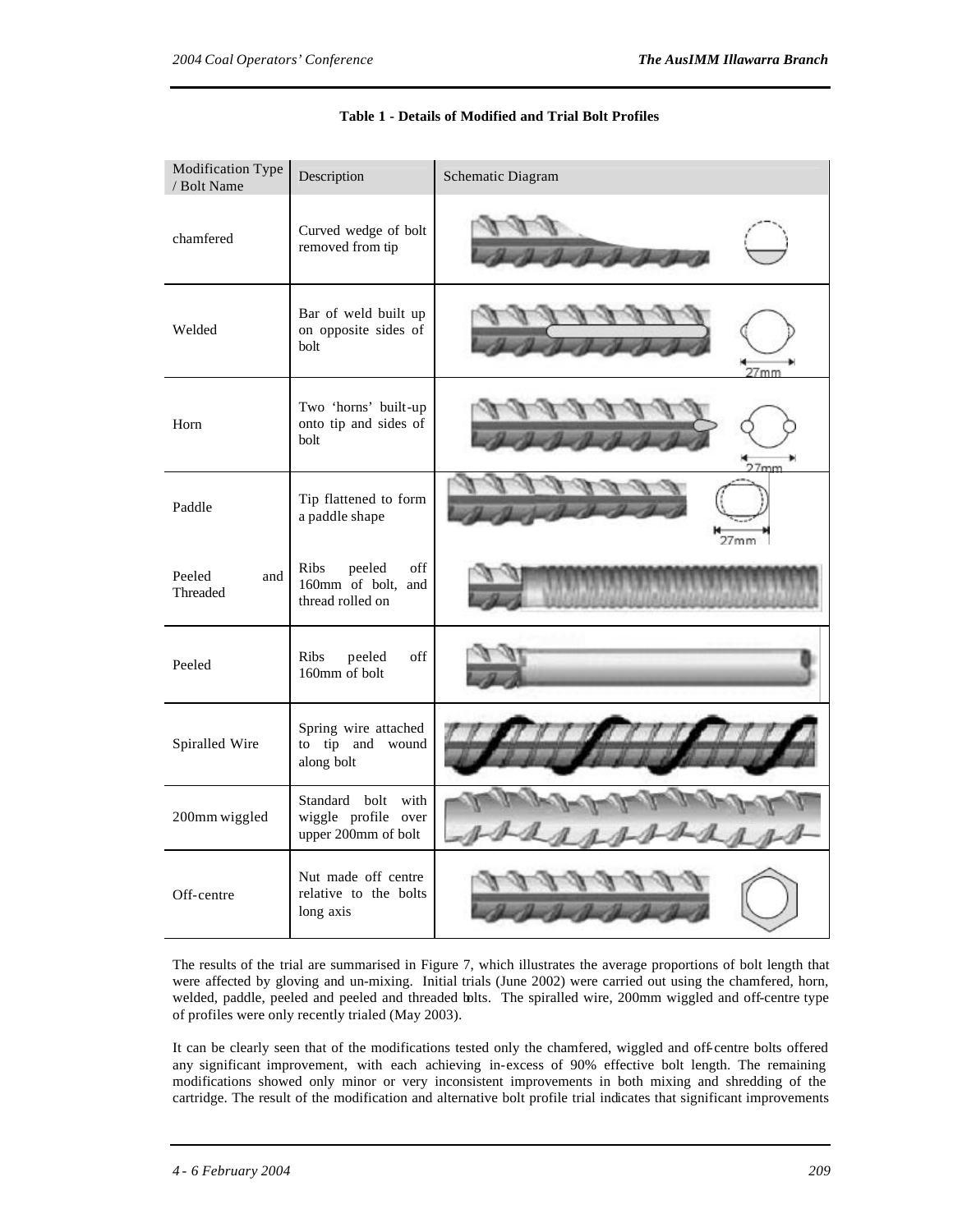in resin mixing and shredding of the cartridge was consistently achieved using the chamfered, wiggled and offcentre types of bolts.

The results of the initial trials of the chamfered bolt were considered so successful at the time that this modification was adopted as the standard bolt profile in a large scale trial at one of the mine sites involved. More recently the 200mm wiggled profile bolt has been introduced as the standard roof bolt at that mine.



**Fig 7 - Summary graph of average modified bolt performance.**

#### **LOADING CHARACTERISTICS OF GLOVED AND UN -MIXED RESIN**

The use of instrumented roof bolts to quantify the loading characteristics of a gloved roof bolt was investigated. The results presented in Figure 8 show that the bolt (which was installed ROM by operators) was indeed gloved over the upper 400mm, as indicated by nil load transfer over that portion of the bolt length The resultant loading profile illustrated that the bolt was able to generate significant load over the shorter length and was not approaching yield.

The use of a modified instrumented bolt as part of a ROM installed quality audit is currently being explored, as the results shown in Figure 8 illustrate that they are able to identify the extent of gloving and may be a cost effective, non-destructive alternative to over coring as a means of assessing if gloving and un-mixing is occurring in any operation.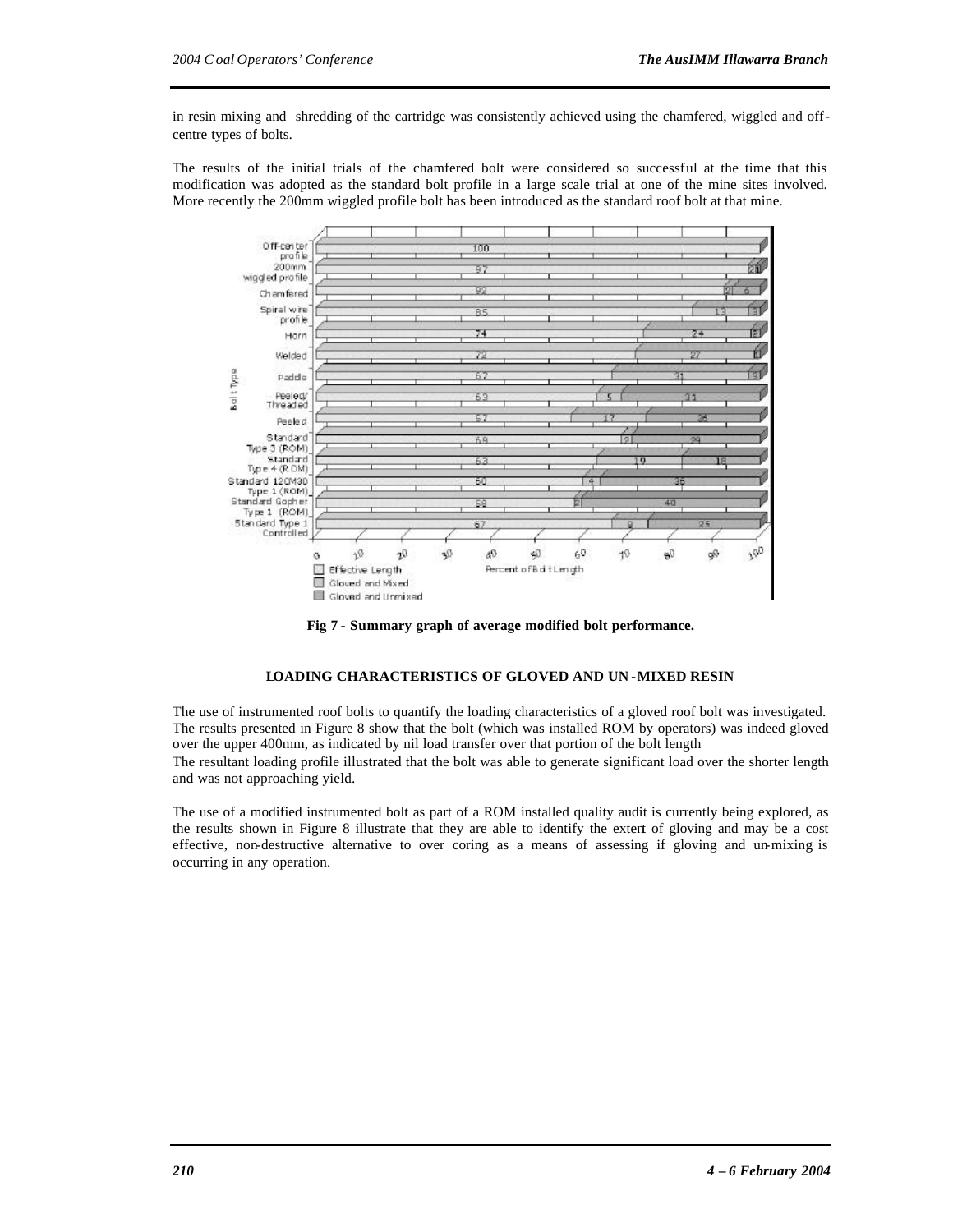

**Fig 8 - Results of an instrumented roof bolt showing nil load transfer over gloved section.**

#### **LABORATORY PULL TESTS TO QUANTIFY THE EFFECTS OF GLOVED AND MIXED RESIN**

Gloving of the bolt by the cartridge, where the resin has hardened, may adversely affect the load transfer characteristics of the bolt system by reducing the system stiffness and by providing a low friction interface reducing the magnitude of the shear stress sustainable on the bolt/resin/rock interfaces.

Short encapsulation pull tests undertaken by the United States Bureau of Mines (USBM) on gloved bolts indicated that there was no detrimental affect to the load transfer characteristics caused by mixed and hardened resin encased in the plastic resin cartridge (Pettibone, 1987). Pettibone also reported that the cartridge did not provide a surface, which would promote shear under heavy loads. The detrimental effect of gloving on short encapsulation pull tests has been discussed (Mazzoni et.al., 1996; Mark et.al., 2002).

In order to attempt to quantify the impact of gloved and mixed resin on load transfer characteristics laboratory short encapsulation pull tests (180mm) were undertaken at the University of New South Wales School of Mining using the rock bolt testing facility. Inspection and analysis of short encapsulation pull test specimens was undertaken to quantify relative proportions of gloving/unmixing and gloving/mixing. All of the test specimens exhibited some degree of gloving and un-mixing, with only 4 specimens having significant (greater than 10mm) gloving and mixing. The peak shear strengths (normalised for the actual effective resin length) were then correlated to the proportions of gloving and mixing.

The results, while not considered to be statistically representative, do indicate that the load transfer of the bolt/resin system is not significantly reduced by a gloved and mixed section of bolt, with the data scatter being within the same range of results as that of the shredded and mixed bolts.

#### **IMPLICATIONS FOR DESIGN**

The wide spread nature of the gloving problem led to the realisation that the current roof support design assumptions were compromised along with the subsequent deformation trigger levels which form a major component of most strata management plans. The decision was made to case study a mine site where a calibrated numerical (FLAC 2D) model existed and a significant amount of field observation and roof deformation monitoring data was available to assess the impacts of the reduction in effective bolt length on the strata behaviour and stability of an opening.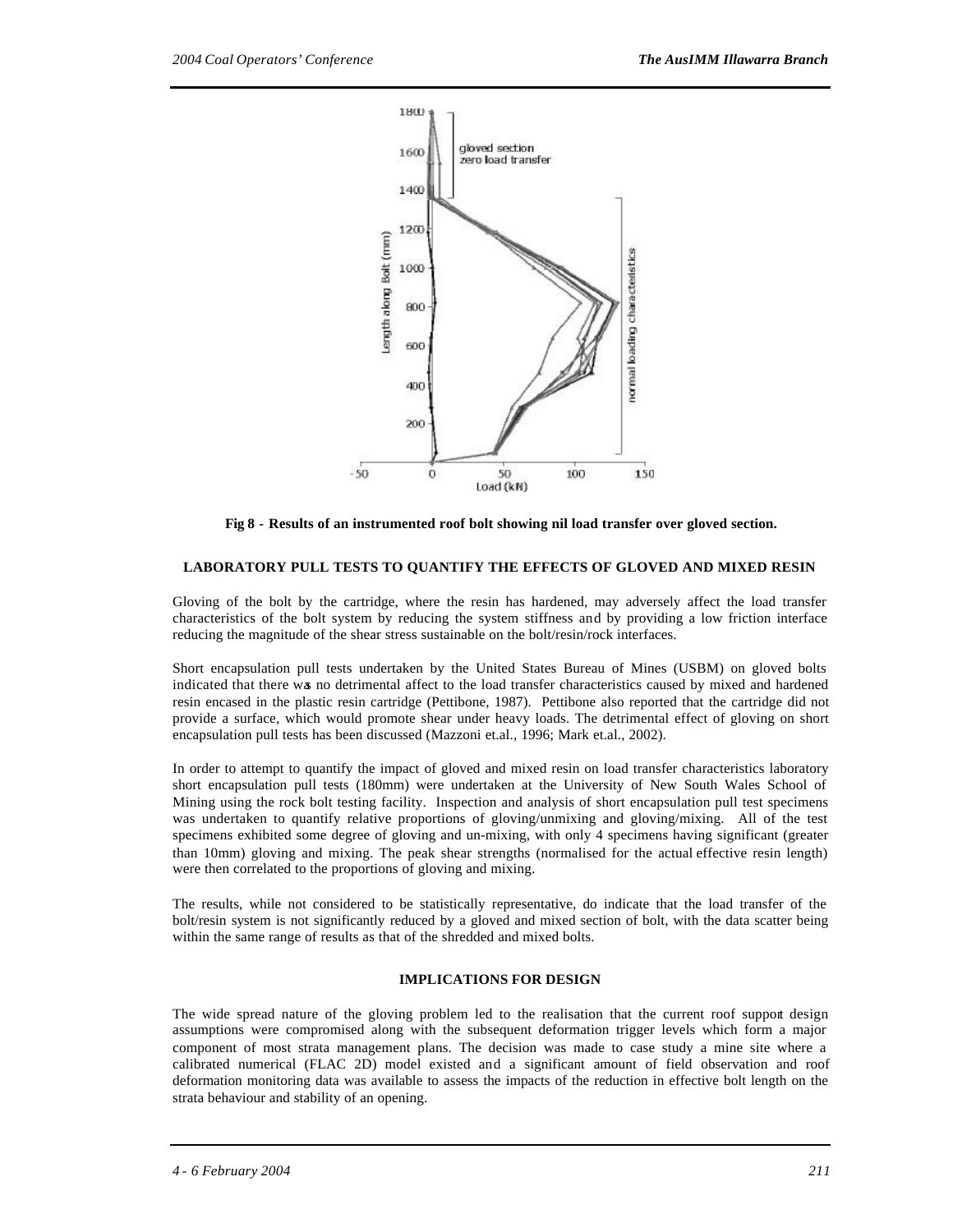The FLAC model was used to simulate two different support configurations using 1800 mm bolts. In the first case it was assumed that the bolts were fully encapsulated, and 100% effective. In the second the top 600mm of the bolt was gloved and encased in un-mixed resin, effectively making the bolts 1200mm long. The length of gloving and un-mixing was consistent with the recovered bolts for that operation.

All other parameters were kept constant in the models, these being the excavation size/geometry, the geology and geotechnical setting (depth of 200m, 4m coal roof) and load transfer characteristics of the effective bolt lengths.

A range of horizontal stress magnitudes (5 – 10MPa total stress, based on previous 3D over core stress measurements) were simulated to compare against the performance of 1.2m and 1.8m long bolts in the same environment. In this way the general stability curve (with respect to overstressing) for each bolt length is established.

Figure 9 details stability curves for the 1.2m and 1.8m long bolts showing total roof displacement versus horizontal stress. The modelling indicates that the gloved and un-mixed 1200mm bolts become overloaded earlier (at a lower stress level) than the 1800mm long, 100% effective bolts.

In the case of the 1200mm bolts, once over stressing and shear initiates in the roof, the failure path is rapid, with softening above the bolts and mobilisation of the contact at the top of the seam at lower displacement levels. For example softening above the bolts occurs at a displacement of 10mm for 1200mm bolts, compared with 15mm for 1800mm long bolts.



**Fig 9 - Roof stability pathway with respect to applied horizontal stress.**

Figures 10a and 10b detail FLAC model outputs of strata softening occurring for the same horizontal stress level. The magnitude of the horizontal stress modelled is 7.5MPa (total stress) in both situations, which was considered representative of the mining conditions at the time, based on observations of guttering and roof deformation levels. It can be seen that the longer bolts are better able to confine the immediate roof and act as a pattern to cope with a wider range of conditions while the gloved bolts act as isolated reinforcing members.

The findings of the modelling, and revised trigger levels have since been incorporated into an updated Strata Management Plan for the affected areas. Simultaneously a review and re-analysis of the existing roof deformation monitoring data (from wire extensometers) was undertaken to assess which areas of the mine were potentially requiring remedial secondary support at the revised lower magnitudes of deformation.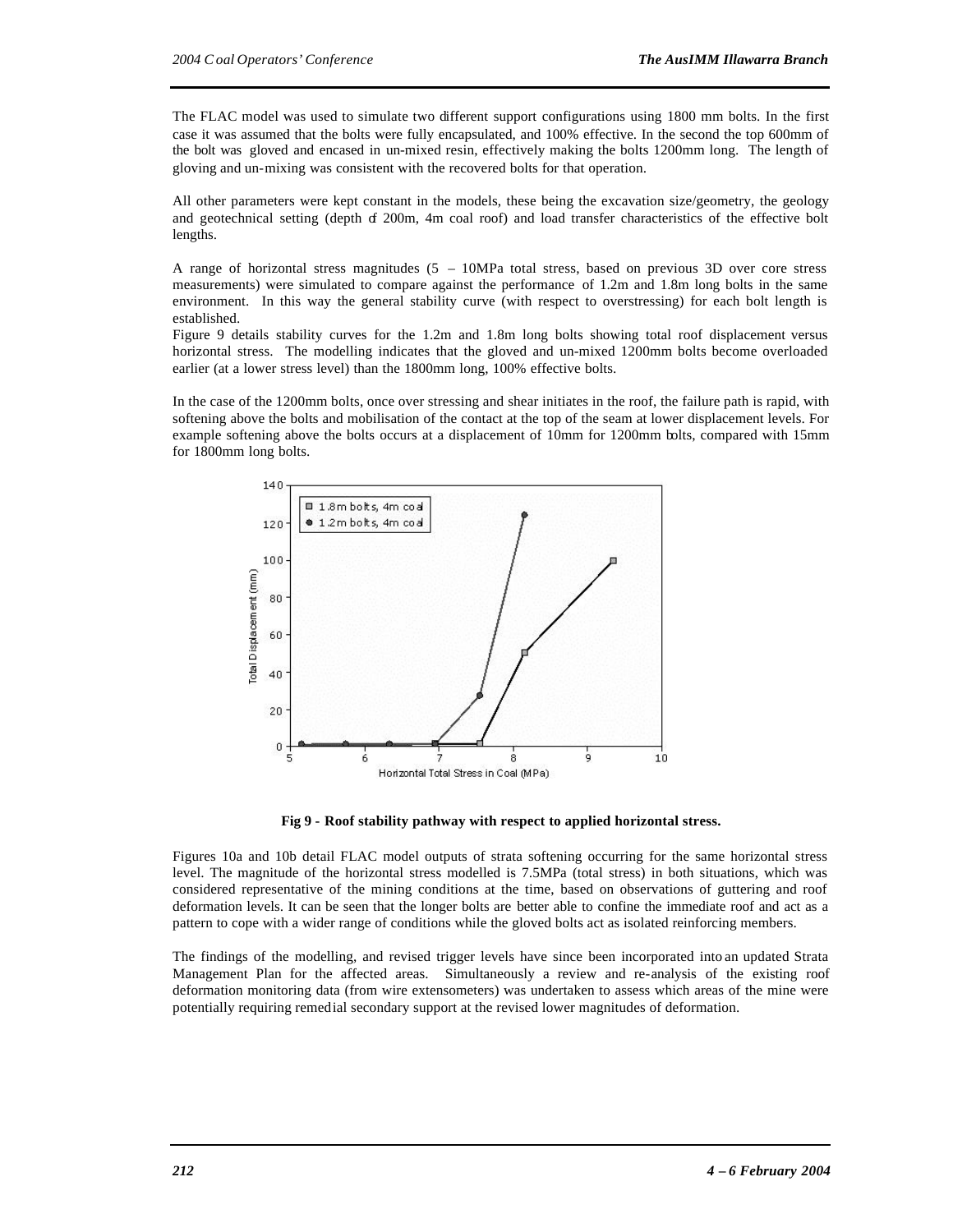

Fig 10(a)- Results of the FLAC modelling of Fig 10(b) - Results of the FLAC modelling

 **1800mm long 100% effective bolts. of 1200mm effective length, gloved roof bolts.**

#### **SUMMARY AND CONCLUSIONS**

Investigation work has identified gloving and un-mixing of resin-grouted roof bolts as a significant problem, which occurs across a range of geological/geotechnical settings, and across the range of bolt/resin manufacturers.

Gloving was found over a wide range of bolt lengths, with the results showing anywhere between 30mm to 790mm affected. Typically the gloving affected around 500mm of the up -hole end of the bolt. The length of bolt affected by un -mixing also varied, with up to 750mm of bolt encased in un-mixed resin.

While the affects of gloved but mixed resin may be minimal, the un -mixed portion affords no reinforcement to the roof. The impacts of this can be assessed in two fronts, the first being with respect to health an d safety, and the second being the economic cost. In terms of primary reinforcement dollars, this equates to 10% to 30% of the reinforcement dollars being of no benefit.

A mechanism, which accounts for the gloving and un-mixing phenomenon has been described, and validated by field trials and test bench trials and measurements.

The over pressurisation of the resin column as the bolt is spun up the hole results in the radial expansion of the cartridge and flattening of the hardener tube against the borehole wall. The bolt enters the expanded cartridge and does not shred the hardener tube, often resulting in a gloved and/or un-mixed section of bolt.

Nine bolt modifications and alternatives were tested across the range of geotechnical conditions, with the best results being achieved by the off-centre, Chamfer and a 200mm wiggled bolt, with the latter two being introduced as the standard bolt profile at one operation.

Numerical modelling was used to assess the impacts of gloving and un-mixing and showed that the shorter effective bolt length does have a significant affect on the design assumptions and stability of mine openings. In the case presented, the shorter bolts could not interact as a pattern and the reinforcement afforded to the roof was reduced, compared to the design assumption of 1800mm long bolts. The result being: an increased height of softening at lower levels of deformation, leading to the isolation and over stressing of the immediate and secondary roof sections. Following the results from the modelling a review of the Strata Management Plan was required to incorporate the findings, and a review of all monitoring data was required to reassess the requirements for secondary support.

Strain gauge bolts have been used to assess the loading characteristics of the gloved and un-mixed bolts, and may provide a means of assessing gloving, ROM, on a regular basis as part of an audit process.